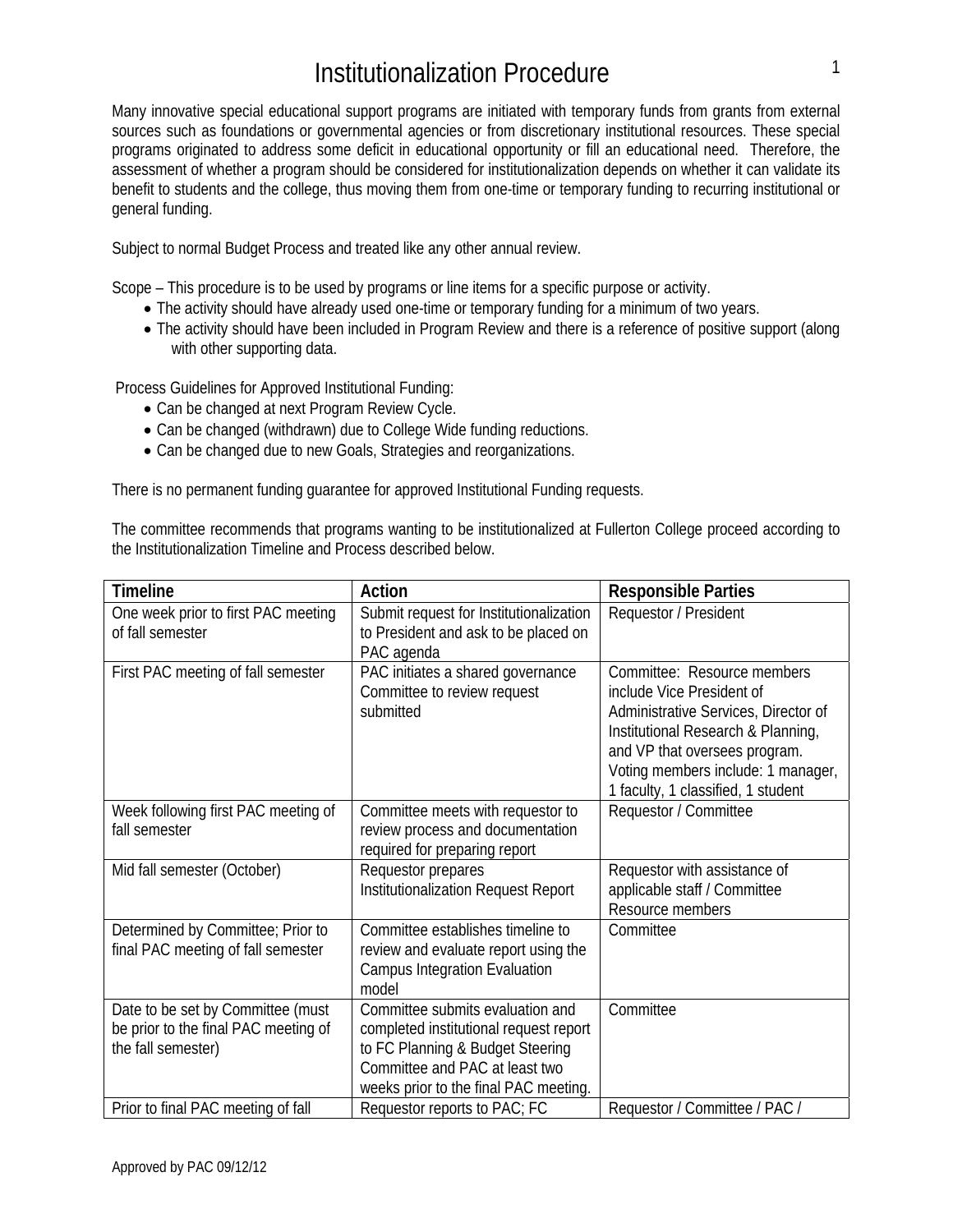| semester | Planning & Budget Steering           | President |
|----------|--------------------------------------|-----------|
|          | Committee submits a                  |           |
|          | recommendation to PAC as to          |           |
|          | financial feasibility of             |           |
|          | institutionalization of the program; |           |
|          | PAC makes a recommendation to        |           |
|          | President whether program is or is   |           |
|          | not to be institutionalized.         |           |

### **I. Institutionalization Request Report**

The Requestor will prepare a report for the shared governance committee appointed at PAC and include the following information.

- 1. Program Background
	- 1.1. Provide a brief history of the program, specifying its purpose and goals.
	- 1.2. Provide evidence that the purpose and goal are being met. Include evidence of the program's impact e.g. data from surveys, student tracking, number of students served, etc.
	- 1.3. Provide a rationale for this institutional request and include what you believe will be the positive and negative impacts to the students served and the campus overall, if the program ends.
- 2. Cost Analysis
	- 2.1. Include the annual budget for the program with a summary of expenditures over the life of the program using the spreadsheet provided.
	- 2.2. Estimate program costs over the next two years and provide a proposal for managing these costs.
		- 2.2.1. personnel
		- 2.2.2. equipment
		- 2.2.3. facilities
		- 2.2.4. other
- 3. Equity and Diversity
	- 3.1. Describe how the program has contributed to equity and diversity, including how it has met the adaptive needs of disabled students.
- 4. Personnel
	- 4.1. List the current positions directly funded by this program and provide a job description for each.
- 5. Students
	- 5.1. Identify the students targeted and indicate the number directly served by this program.
- 6. Facilities
	- 6.1. Describe the facility requirements of the program
	- 6.2. Where is the program currently located?
	- 6.3. Is the location satisfactory? If no, explain.
	- 6.4. List the equipment needs of the program
- 7. Curriculum
	- 7.1. Describe any impact the program has had on curriculum.
- 8. Program Timeline
	- 8.1. Specify the time (month/year) in which the program began and (if applicable) time (month/year) when it is scheduled to end.